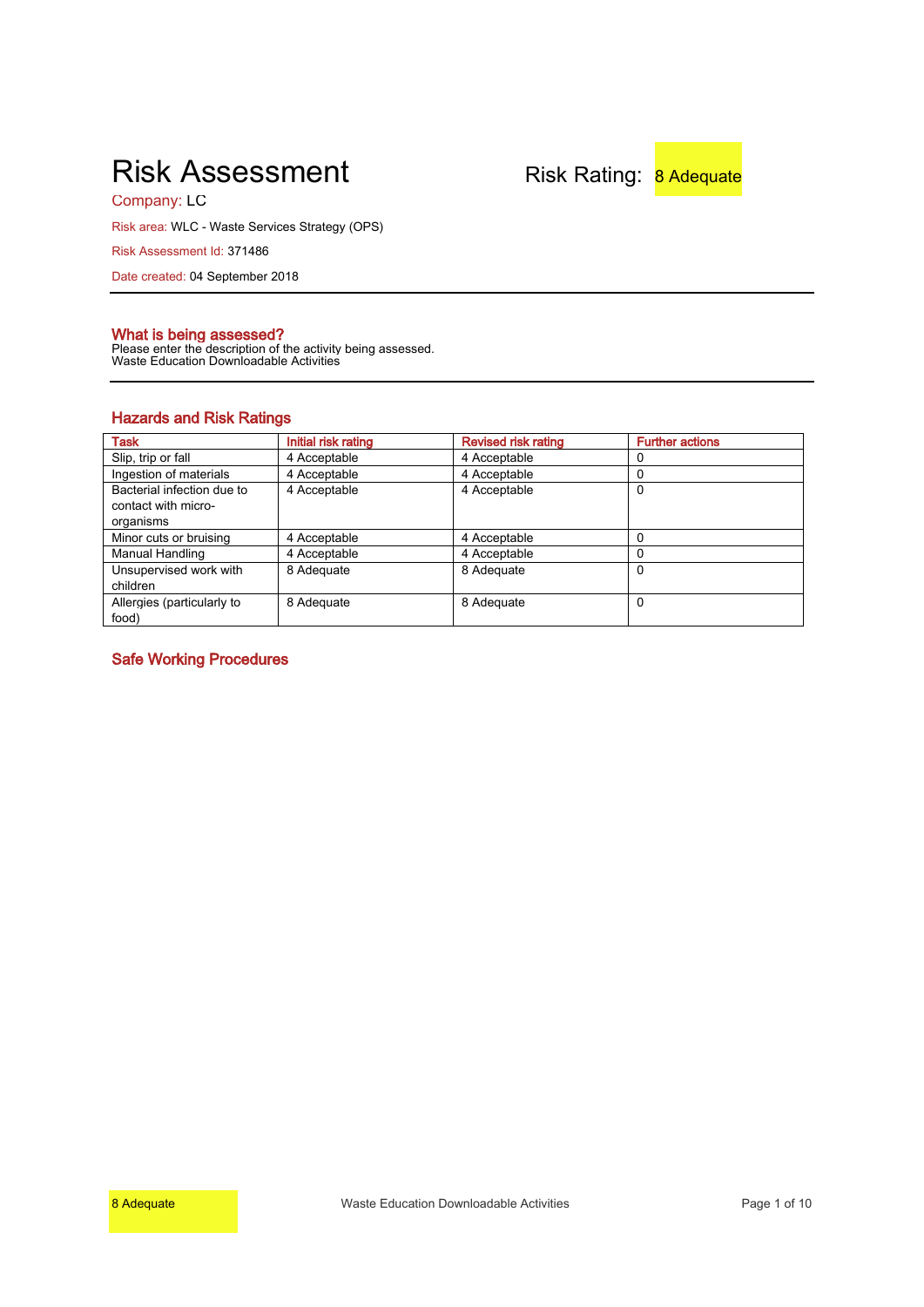Is a safe system of work required? yes

Significant Hazards/Risks Persons at risk: Children Teachers/group leaders/parents/guardians Members of the public

Hazards: Slip, trip, fall Ingestion of materials Bacterial infection due to contact with micro-organisms Minor cuts or bruising Manual Handling Unsupervised work with children Allergies (particularly with food)

Special Precautions PPE: Disposable gloves

Training:

Teachers/group leaders/parents/guardians will be supplied with the Task Based Risk Assessment and Safe Systems of Work by West Lothian Council Waste Services prior to the activity.

Teachers/group leaders/parents/guardians should supervise children at all times.

#### Safe Working Method

Downloadable Activities Preparation

1) Teachers/group leaders/parents/guardians should read through the Task Based Risk Assessment and Safe Systems of Work supplied by West Lothian Council Waste Services prior to the activity.

2) Teachers/group leaders/parents/guardians should carry out their own risk assessments.

3) Participants should listen to teachers'/group leaders'/parents'/guardians' instructions and following their own Health and Safety Procedures.

4) Teachers/group leaders/parents/guardians should consider any allergies during the activity (especially food allergies as there may be food present activities, for example, Compost in a Bottle activity).

#### Downloadable Activities

5) Teachers/group leaders/parents/guardians and participants to run through health and safety considerations before

commencing the Downloadable Activities.

6) Children should be advised not to touch their faces, put their fingers in their mouths or eat or drink during the Downloadable Activities.

7) Compost should not be thrown at anyone and any spilled compost should be cleaned up immediately.

8) Children should be supervised when using scissors or an adult should carry out any cutting on behalf of the children 9) Children should be supervised when using glue or any other arts and crafts supplies

10) Any chemicals should be handled by adults only

11) Pupils should wear disposable gloves during certain activities, for example, Compost in a Bottle, to prevent bacterial infection and contact with micro-organisms if they have any cuts or open wounds.

12) If anyone misbehaves or does not adhere to the Downloadable Activities health and safety rules they will be asked stop participating.

Downloadable Activities Clear Up

13) Disposable gloves should be put in the bin immediately after the Downloadable Activities that require them.

14) Wash hands thoroughly with warm water and soap. 15) Clear up any equipment and wipe down any surfaces.

#### **Related documents**

| <b>Filename</b>                                            | Date uploaded     |
|------------------------------------------------------------|-------------------|
| Downloadable Activities Health and Safety Script (1) docx  | 18 September 2018 |
| ISSW Waste Education Downloadable Activities 2018 (1).docx | 18 September 2018 |

### **Review and sign off**

Current status: Requires a review before: 18 September 2019

| Date              | <b>User</b>            | <b>Type</b> |
|-------------------|------------------------|-------------|
| 18 September 2018 | Joanne Dunn            | Review      |
| 18 September 2018 | <b>I</b> Alison Towers | Sign off    |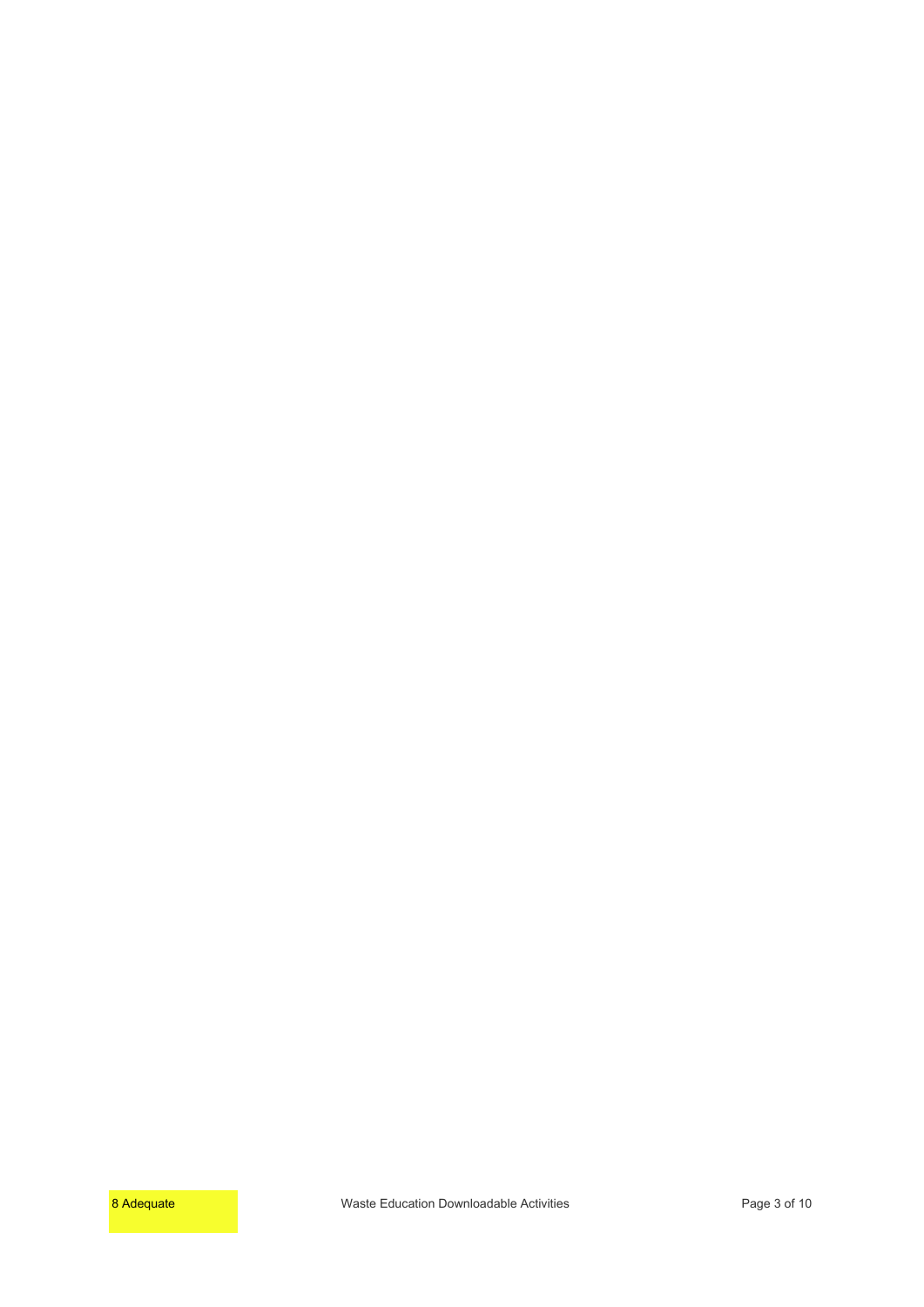Slip, trip or fall

#### **B: Risks**

None specified

#### **C: Risk rating**

#### **D: Who may be harmed?**

None specified

#### **E : Existing control measures**

West Lothian Waste Officers can provide teachers/group leaders/parents/guardians with example health and safety script, SSOW and risk assessment for the downloadable activities (on request). Teachers/group leaders/parents/guardians should carry out their own risk assessments and follow their own school/group health and safety policies and procedures. Teachers/group leaders/parents/guardians to supervise children at all times. Teachers/group leaders/parents and guardians should be aware of first aid room/kit location and/or staff trained in first aid.

#### **I: Revised risk rating (after additional control measure are in place)**

4 Acceptable

# **J - K: Allocate tasks to responsible persons with target completion dates**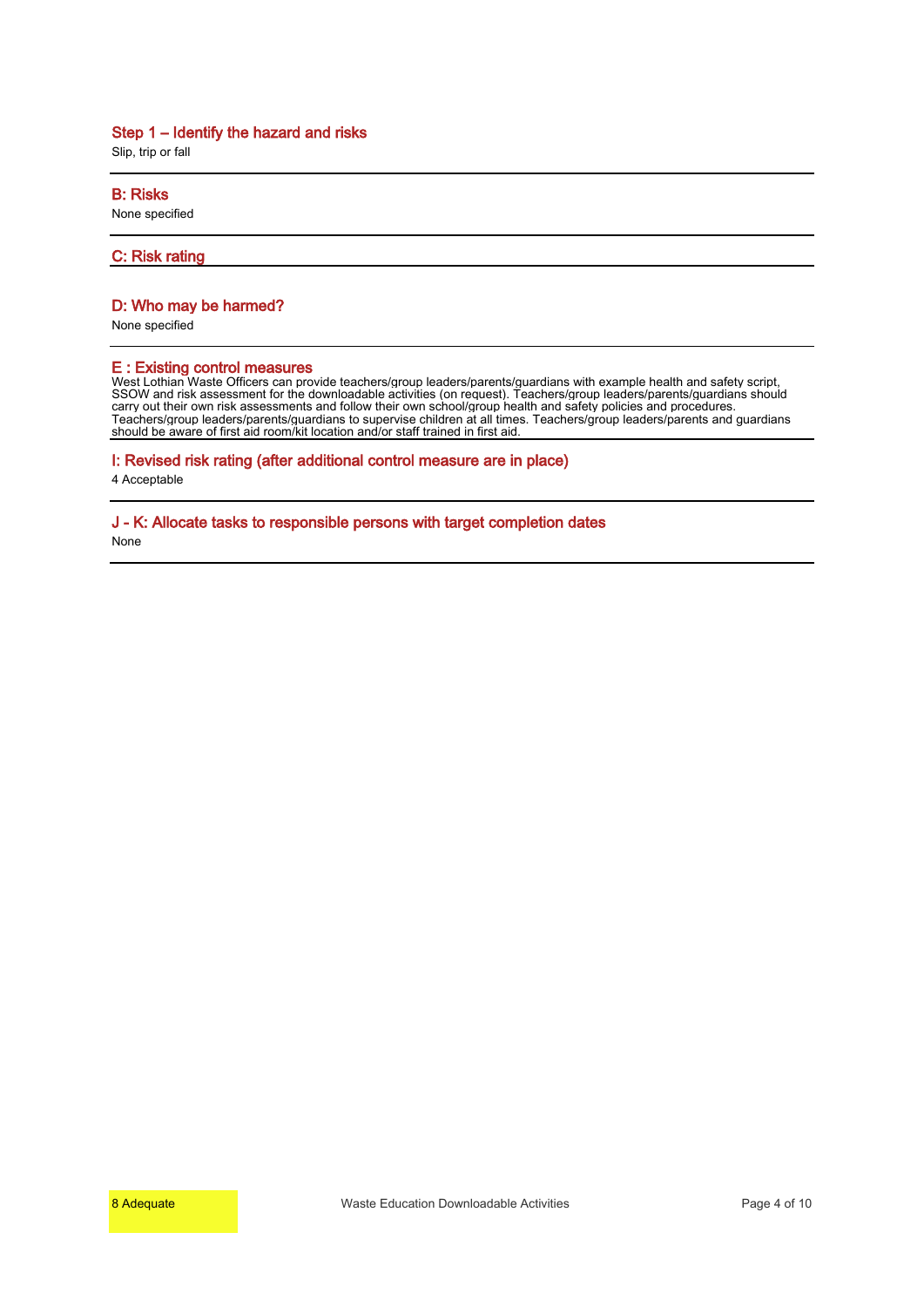Ingestion of materials

#### **B: Risks**

None specified

#### **C: Risk rating**

#### **D: Who may be harmed?**

None specified

#### **E : Existing control measures**

West Lothian Waste Officers can provide teachers/group leaders/parents/guardians with example health and safety script, SSOW and risk assessment for the downloadable activities (on request). Teachers/group leaders/parents/guardians should carry out their own risk assessments and follow their own school/group health and safety policies and procedures. Teachers/group leaders/parents/guardians to supervise children at all times. Teachers/group leaders/parents and guardians should be aware of first aid room/kit location and/or staff trained in first aid.

#### **I: Revised risk rating (after additional control measure are in place)**

4 Acceptable

# **J - K: Allocate tasks to responsible persons with target completion dates**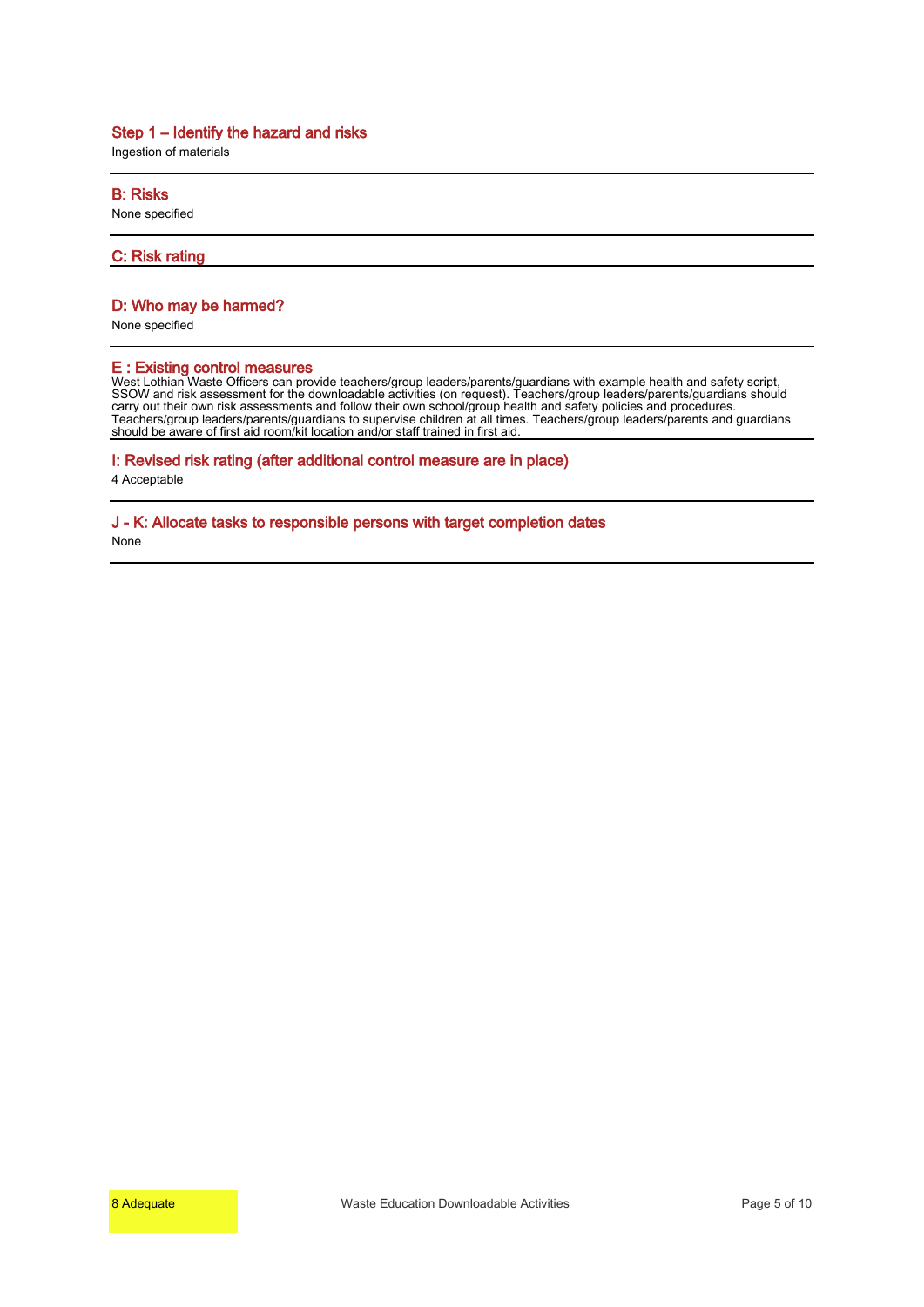Bacterial infection due to contact with micro-organisms

#### **B: Risks**

None specified

**C: Risk rating**

#### **D: Who may be harmed?**

None specified

#### **E : Existing control measures**

West Lothian Waste Officers can provide teachers/group leaders/parents/guardians with example health and safety script, SSOW and risk assessment for the downloadable activities (on request). Teachers/group leaders/parents/guardians should carry out their own risk assessments and follow their own school/group health and safety policies and procedures. Teachers/group leaders/parents/guardians to supervise children at all times. Teachers/group leaders/parents and guardians should be aware of first aid room/kit location and/or staff trained in first aid.

#### **I: Revised risk rating (after additional control measure are in place)**

4 Acceptable

# **J - K: Allocate tasks to responsible persons with target completion dates**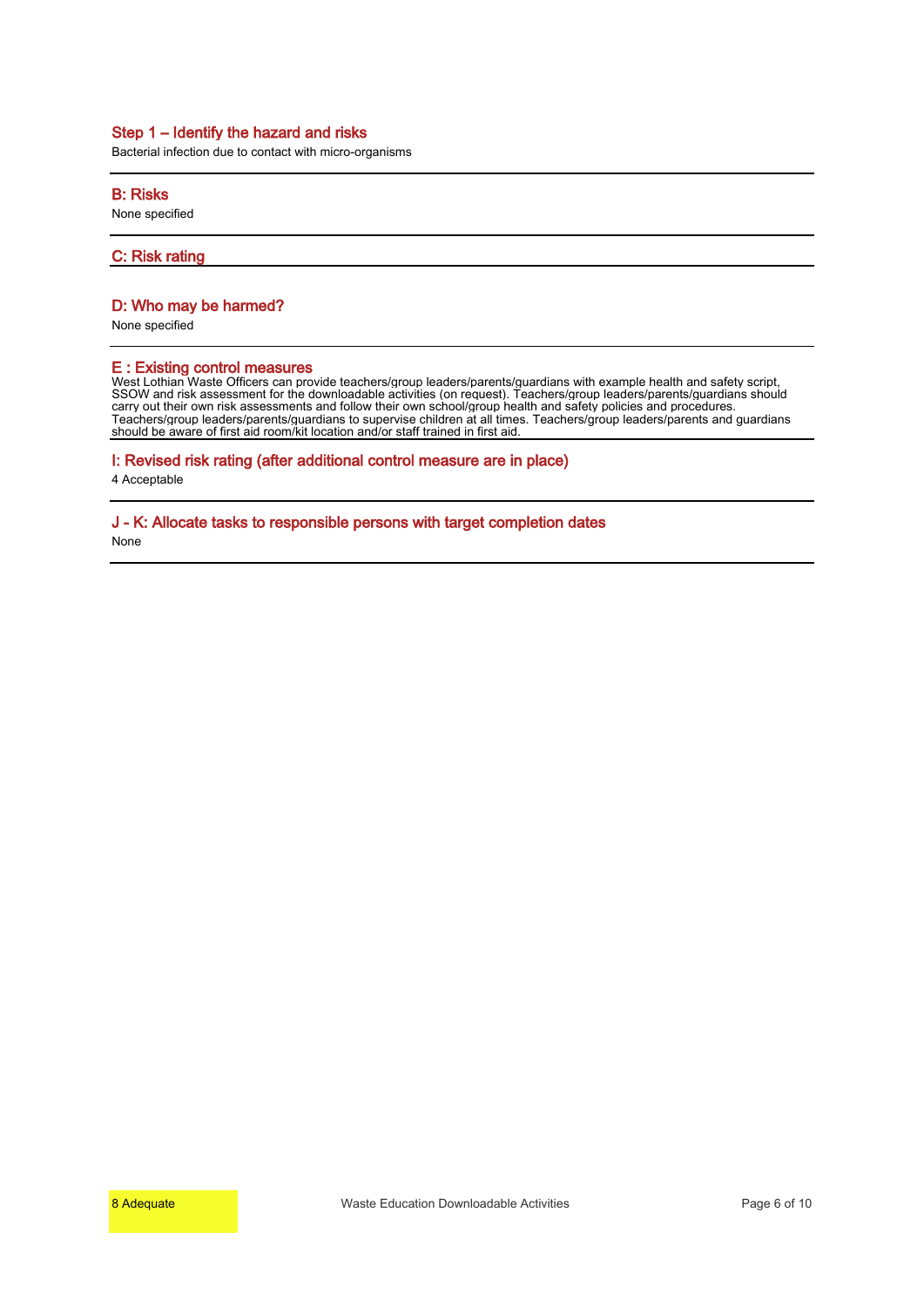Minor cuts or bruising

#### **B: Risks**

None specified

#### **C: Risk rating**

#### **D: Who may be harmed?**

None specified

#### **E : Existing control measures**

West Lothian Waste Officers can provide teachers/group leaders/parents/guardians with example health and safety script, SSOW and risk assessment for the downloadable activities (on request). Teachers/group leaders/parents/guardians should carry out their own risk assessments and follow their own school/group health and safety policies and procedures. Teachers/group leaders/parents/guardians to supervise children at all times. Teachers/group leaders/parents and guardians should be aware of first aid room/kit location and/or staff trained in first aid.

#### **I: Revised risk rating (after additional control measure are in place)**

4 Acceptable

# **J - K: Allocate tasks to responsible persons with target completion dates**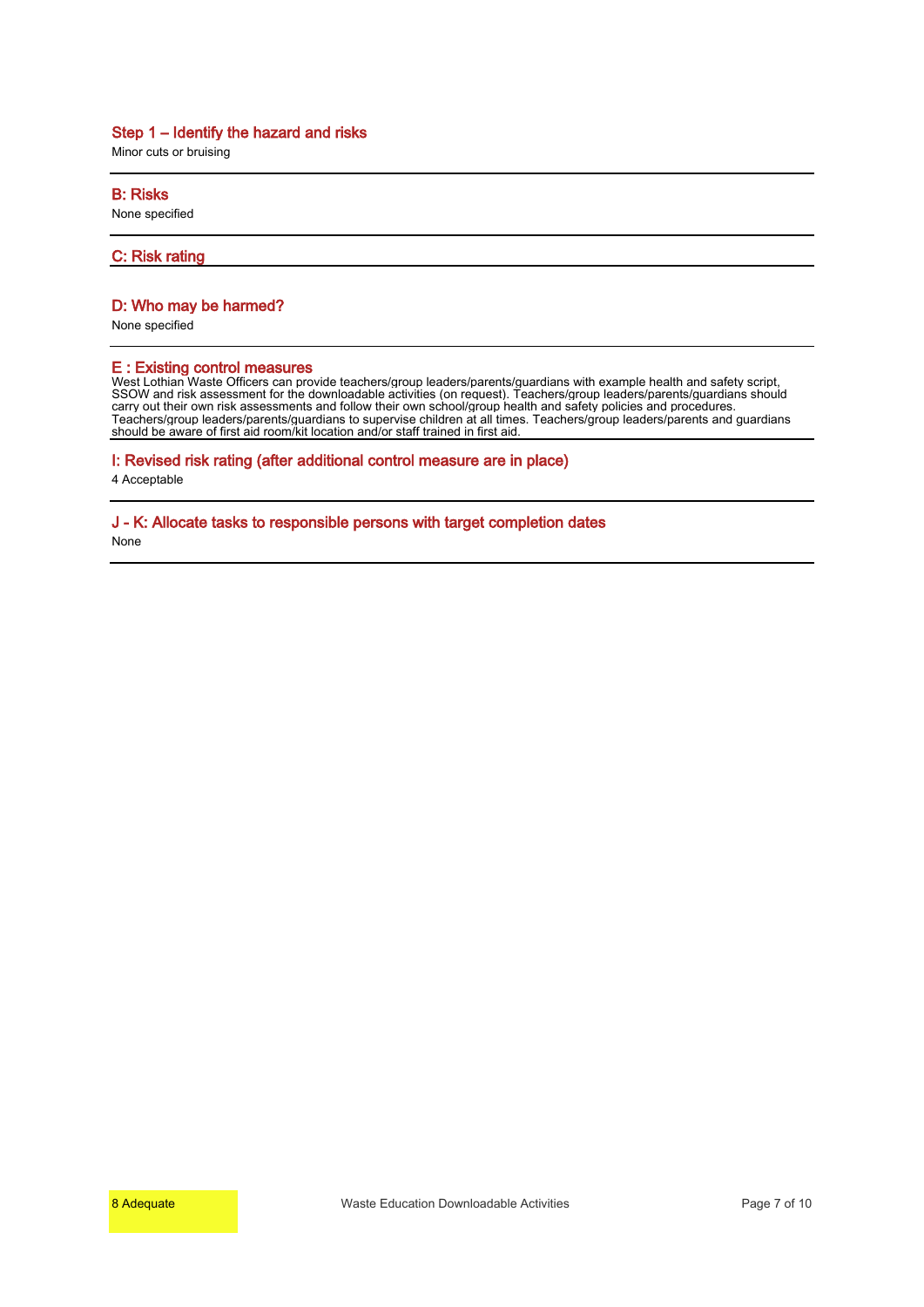Manual Handling

#### **B: Risks**

None specified

#### **C: Risk rating**

#### **D: Who may be harmed?**

None specified

#### **E : Existing control measures**

West Lothian Waste Officers can provide teachers/group leaders/parents/guardians with example health and safety script, SSOW and risk assessment for the downloadable activities (on request). Teachers/group leaders/parents/guardians should carry out their own risk assessments and follow their own school/group health and safety policies and procedures. Teachers/group leaders/parents/guardians to supervise children at all times. Teachers/group leaders/parents and guardians should be aware of first aid room/kit location and/or staff trained in first aid.

#### **I: Revised risk rating (after additional control measure are in place)**

4 Acceptable

# **J - K: Allocate tasks to responsible persons with target completion dates**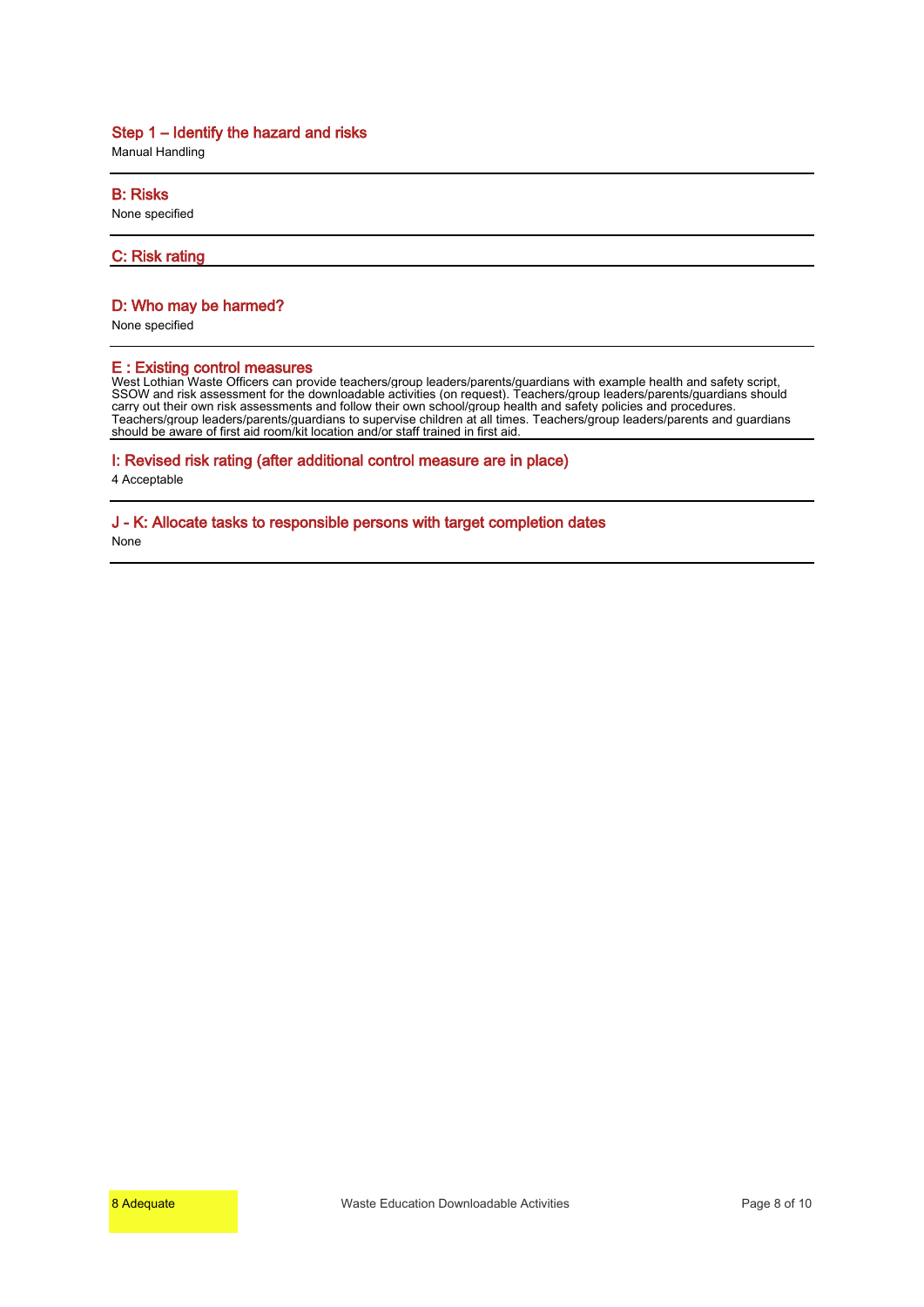Unsupervised work with children

#### **B: Risks**

None specified

#### **C: Risk rating**

#### **D: Who may be harmed?**

None specified

#### **E : Existing control measures**

West Lothian Waste Officers can provide teachers/group leaders/parents/guardians with example health and safety script, SSOW and risk assessment for the downloadable activities (on request). Teachers/group leaders/parents/guardians should carry out their own risk assessments and follow their own school/group health and safety policies and procedures. Teachers/group leaders/parents/guardians to supervise children at all times. Teachers/group leaders/parents and guardians should be aware of first aid room/kit location and/or staff trained in first aid.

#### **I: Revised risk rating (after additional control measure are in place)**

8 Adequate

# **J - K: Allocate tasks to responsible persons with target completion dates**